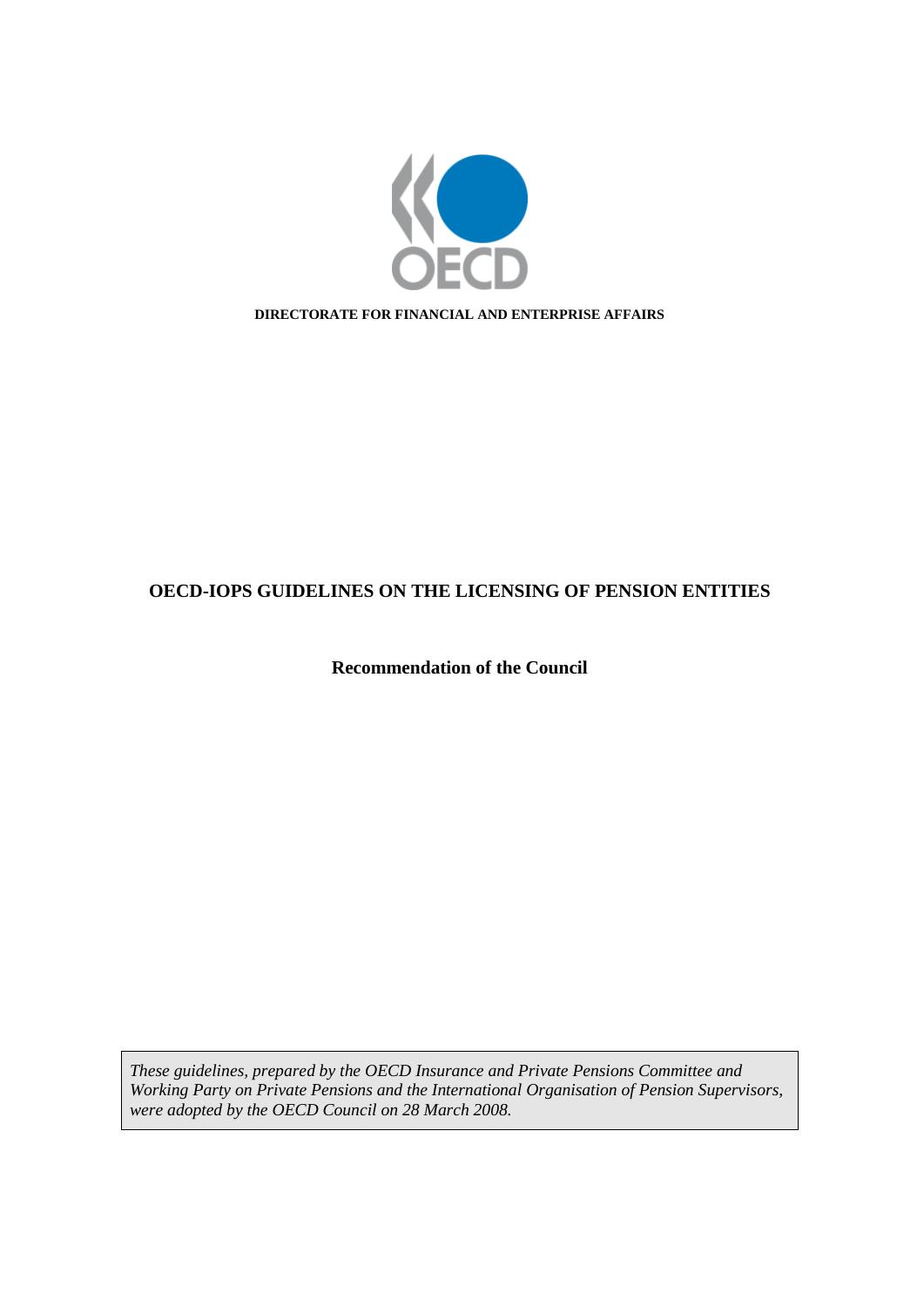## **RECOMMENDATION OF THE COUNCIL ON OECD-IOPS GUIDELINES ON THE LICENSING OF PENSION ENTITIES**

#### THE COUNCIL,

Having regard to Articles 1, 3 and 5(b) of the Convention on the Organisation for Economic Cooperation and Development of 14 December 1960;

Having regard to the Recommendation of the Council on Core Principles of Occupational Pension Regulation, to which the present Recommendation is complementary;

Considering that the licensing of pension entities is an integral part of the regulatory and supervisory framework for private pension systems;

Considering that regulations should encourage effective and impartial licensing requirements and procedures, thus strengthening confidence in the private pension system and its supervisory system and promoting the development of a pension market;

Considering that the Guidelines set out below are based on previous work carried out in this area by the Insurance and Private Pensions Committee and its Working Party on Private Pensions as well as the International Organisation of Pension Supervisors (IOPS) and are complemented by annotations, which may be reviewed as necessary from time to time by the Insurance and Private Pensions Committee jointly with the IOPS:

Considering that the Guidelines address regulatory and supervisory concerns that arise in the establishment of pension entities;

Noting that these Guidelines are intended to apply to occupational, private pension plans;

Noting that these Guidelines may also apply to funded, non-occupational plans and funds managed by pension entities;

Recognising that evolutions in the structure and operation of private pension plans may call for further updating and adaptation of these Guidelines;

On the proposal of the Insurance and Private Pensions Committee and its Working Party on Private Pensions;

I. RECOMMENDS that Member Countries invite public authorities to ensure effective and impartial licensing requirements and procedures related to pension entities, having regard to the contents of the Appendix to this Recommendation, of which it forms an integral part.

II. INVITES Member Countries to disseminate these Guidelines among pension funds.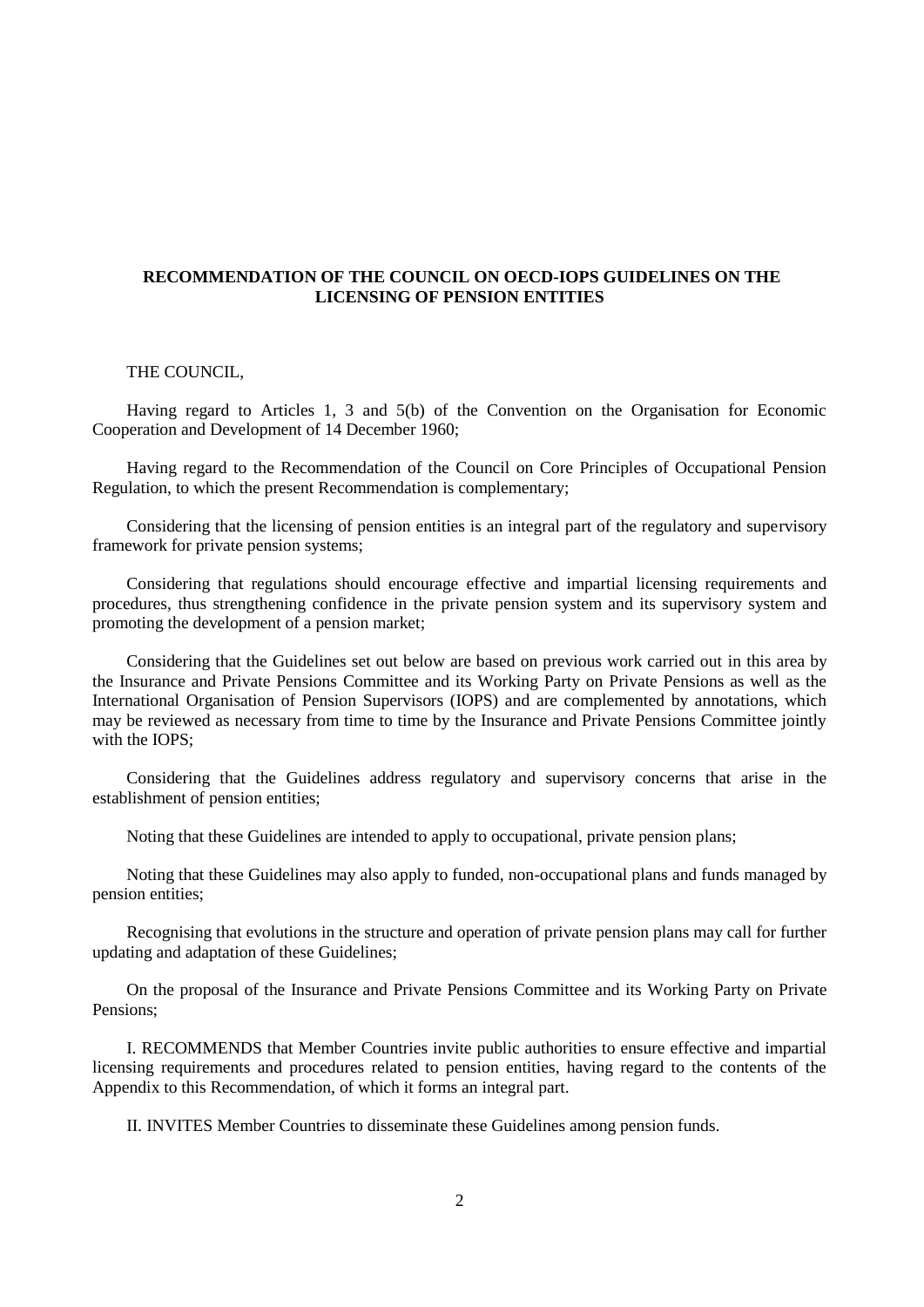III. INVITES non-Members to take account of the terms of this Recommendation and, if appropriate, to adhere to it under conditions to be determined by the Insurance and Private Pensions Committee.

IV. INSTRUCTS the Insurance and Private Pensions Committee and its Working Party on Private Pensions to exchange information on progress and experiences with respect to the implementation of this Recommendation, to review that information and to report to the Council not later than three years following its adoption and, as appropriate, thereafter.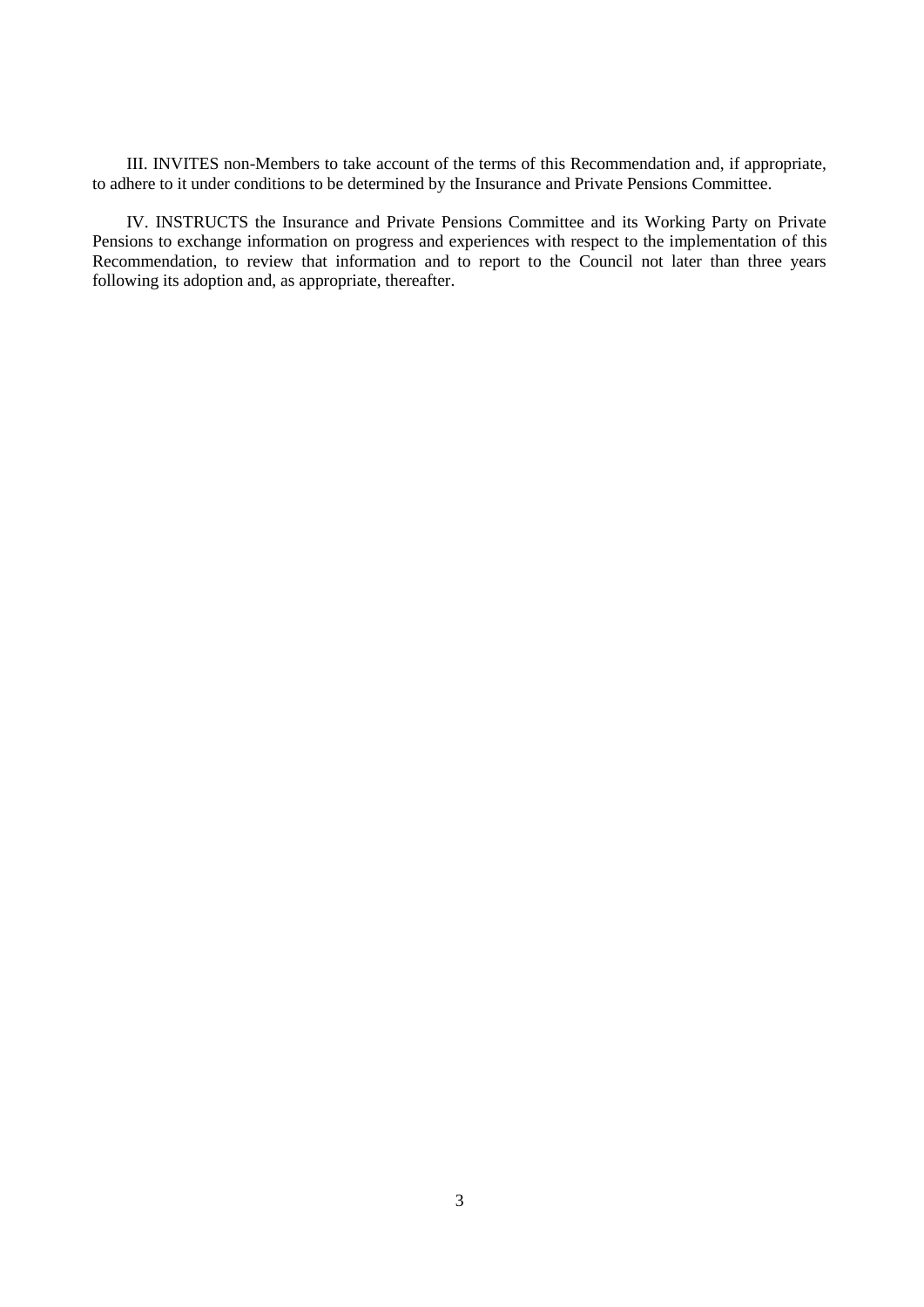#### **GUIDELINES ON THE LICENSING OF PENSION ENTITIES**

### **I. Definitions**

**Licence** – The authorisation of a pension entity to operate and/or to have the right to tax benefits. The licensing requirements may be applied either as part of the licensing process or through legislation, compliance with which is subject to ongoing supervision.

**Licensing** – The process by which an authority grants permission to a pension entity to operate and/or to have the right to benefit from specific tax treatment. It includes a range of actions, involving the assessment of compliance with specific requirements prior to granting permission to operate or granting tax benefits, or it may be the status of compliance with such requirements.

**Pension entity** – The independent legal entity with legal capacity that has ultimate legal responsibility for the pension fund. It can take the form of an independent legal entity acting as a pension trustee in the case of pension funds established as trusts, a pension fund management company, or the pension fund itself where the pension fund has legal capacity (for example foundations or mutual associations). An insurance company or other financial institution may be considered a pension entity insofar as it is legally responsible for a pension fund and otherwise fits the description in the first sentence of this definition. The term "pension entity" does not refer to plan participants, the plan itself, or the employer (unless the employer is also the pension fund management company or has directly contracted a management company to handle the corporate pension).

**Pension fund** – A legally separated pool of assets that is bought with the contributions to a pension plan for the exclusive purpose of financing pension plan benefits. The plan/fund members have a legal or beneficial right or some other contractual claim against the assets of the pension fund. Pension funds take the form of either a trust, an independent entity with legal capacity (such as a foundation or mutual association) or a legally separated fund without legal capacity managed by a dedicated provider (pension fund management company) or other financial institution on behalf of the plan/fund members. The term "pension fund" does not refer to individual pension contracts.

**Pension fund management company** – A type of financial institution in the form of a company whose exclusive activity is the management of legally separated pension funds. In some countries, these entities only manage pension fund assets. In others, they may also have the power to pay out benefits.

**Pension plan** – A legally binding contract having an explicit retirement objective (or – in order to satisfy tax-related conditions or contract provisions – the benefits cannot be paid at all or without a significant penalty unless the beneficiary is older than a legally defined retirement age). This contract may be part of a broader employment contract, it may be set forth in the plan rules or documents, or it may be required by law. In addition to having an explicit retirement objective, pension plans may offer additional benefits, such as disability, sickness and survivors' benefits.

**Pension trust** – A legal scheme whereby named people ("trustees") hold property on behalf of other people ("beneficiaries"). More specifically in the field of pensions, the trustees, which can be a board of people or a corporate trustee, act in the exclusive interest of the pension members and other beneficiaries.

**Registration** – The inclusion of information regarding the pension plan or entity in a register maintained by the regulatory and/or supervisory authority. In some countries, registration is the sole or main component of the authorisation process, other than any assessment carried out for qualification for beneficial tax treatment.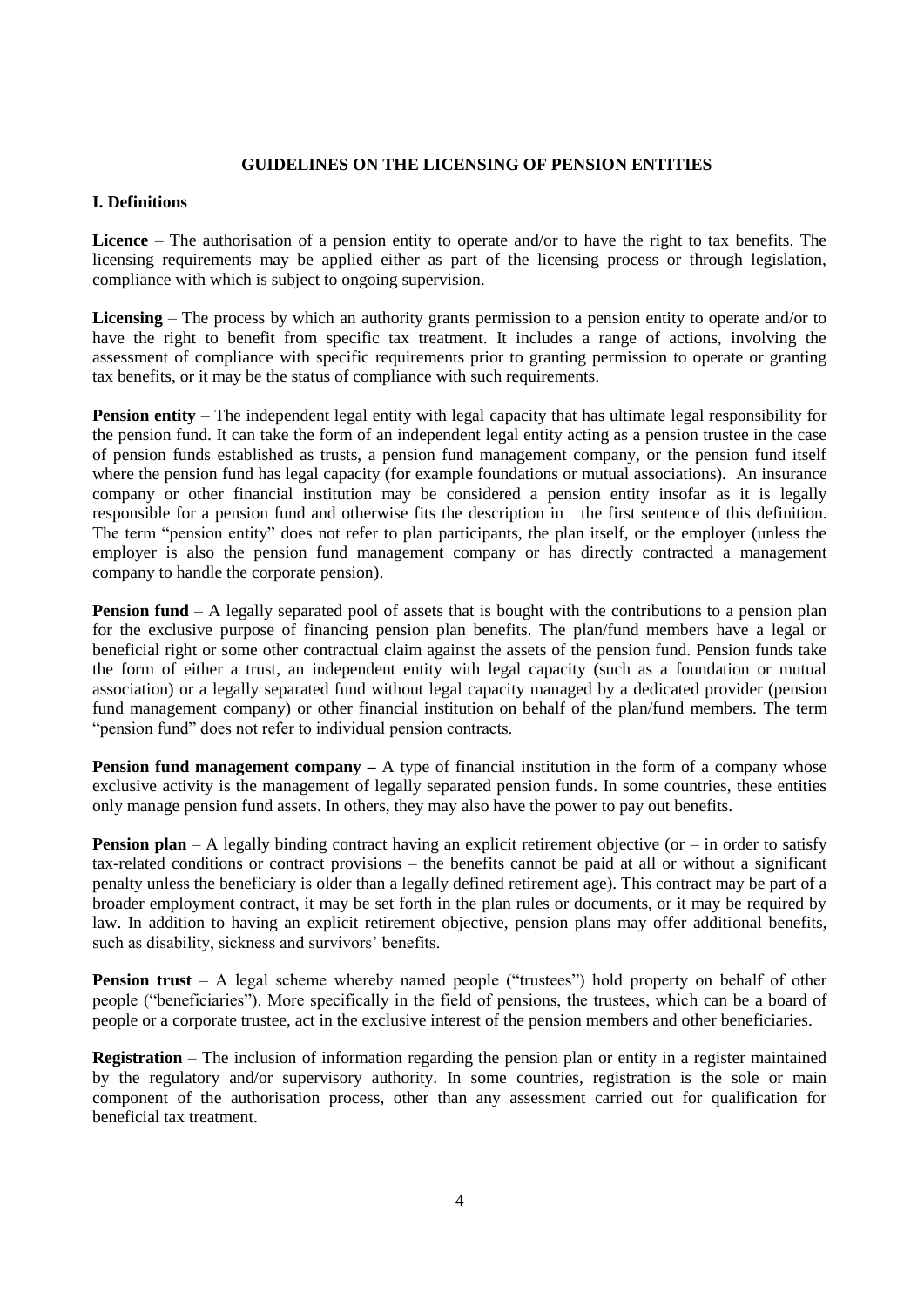# **II. Introduction**

## *Objective*

1. The guidelines promote effective and impartial licensing requirements and procedures, thus strengthening confidence in the pension system and its supervisory system and promoting the development of a pension market, while avoiding the creation of inappropriate barriers to market access.

2. The guidelines also envisage a licensing process that is consistent with principles set out by other financial regulatory and supervisory bodies in order to ensure regulatory coherence.

3. The guidelines promote the objective of a licensing and supervision regime to establish and maintain a robust system of pension fund management by requiring applicant pension entities to demonstrate they have in place the policies and procedures that are consistent with a system that seeks to ensure that benefits are delivered to plan members as provided under the terms of the plan and consistent with the pension laws of the country.

4. The guidelines support and complement the powers of continuous supervision of pension plans and pension entities by the supervisor and envisage that the criteria for issuing licences be consistent with and support those applied in ongoing supervision. In this way, the licensing process serves also as a regulatory tool that ensures pension entities meet ongoing minimum criteria from the point at which they are licensed.

5. The guidelines are complemented by other OECD and IOPS pension regulatory and supervisory guidelines, which supplement further some of the requirements set out in these guidelines.

## *Scope of application*

 $\overline{a}$ 

6. These guidelines are intended to apply to occupational, privately managed pension entities, that is, to those that manage plans whose membership depends on an employment relationship – regardless of whether they are voluntary or mandatory on the part of employers or employees and regardless of whether the plans serve as the primary or supplementary means of providing retirement income**<sup>1</sup>** .

7. Other pension entities are not specifically addressed by these guidelines, but the guidelines can nonetheless be applied to pension entities that manage personal pension plans. Similarly, these guidelines may also be valuable for pension entities in the public sector.

8. These guidelines set out a full licensing process for pension entities. The specific application of the guidelines in each country depends on the framework of safety mechanisms available in that country, the way each country"s pension system and labour policies work and the nature of ongoing supervision.

9. In some countries, where a full licensing regime as described in these guidelines is not applied to the start of operation of a pension entity*,* licensing may be restricted only to the authorisation given for purposes of beneficial tax treatment. Other than that, the establishment of a pension entity may require only the submission of certain documents to the relevant authority and the registration of the pension entity and/or pension plan. As such, the registration of pension entities and/or plans does not require the supervisor to conduct an approval process with respect to these guidelines. This alternative to a full

 $1$  In EU countries, these Guidelines may not apply to those occupational, private pension entities and pension plans which fall outside the scope of the directive  $2003/41/EC$  of the European Parliament and of the Council of 3 June 2003 on the Activities and Supervision of Institutions for Occupational Retirement Provision (Article 2 of the Directive).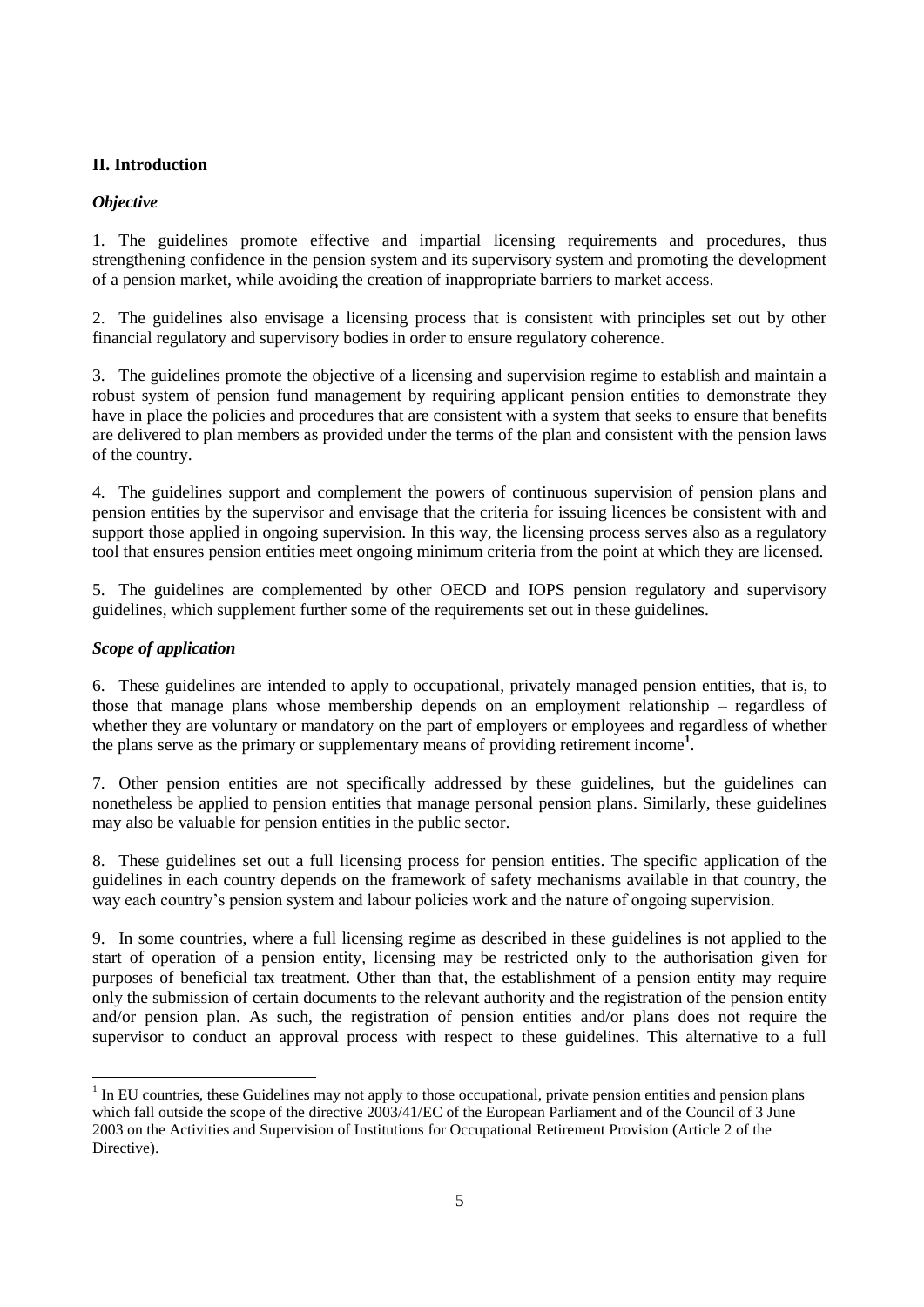licensing process as defined in these guidelines may be deemed appropriate given the country"s general legal system, the existing oversight of financial institutions involved in pension plan/fund management and the goal of facilitating the establishment of pension plans in the country. In countries applying this approach, it is critical that a well-developed and effective ongoing legal regime be in place (including remedies for wrongdoing by pension entities) in order to promote a similar level of protection of pension funds and/or plans as the one that can be achieved through the implementation of the advance approval standards in these guidelines.

10. Similarly, the requirements for good governance that are conditions of licensing need to be established in these alternative licensing approaches by means of legislation and guidance that place duties on those charged with running the pension entities. In particular, the legislation should require pension entities to have similar controls and documentation in place as would be required for licensing purposes in a licensing regime, albeit that registration need not be contingent on the provision of such information by the pension entity. The legislation should also permit affected members to inquire and/or complain about actions or decisions that adversely affect them, and the supervisory authority to investigate breaches of those requirements that would apply in a licensing regime. A critical foundation to this is that the legal system be sufficiently developed so that imposition of those requirements by legislation is reasonably expected to be effective at producing general compliance.

11. When implementing these guidelines, consideration should be given to the situation where a pension entity from one country, where it has duly been licensed, establishes itself in another country and benefits from recognition in the host country of the licence obtained in the home country.<sup>2</sup>

12. To the extent that financial institutions are capacitated to perform the functions of pension fund administration and management, the licensing process should be limited to the verification of those requirements that have not already been covered by the financial institution's other supervisor(s). Examples of matters that may only apply to the extent that they have not already been covered by a financial institution"s other supervisor(s) might be those relating to capital, governance and governing documents, and business planning at guidelines 6.1, 7.2 and 8.1 and paragraph 7 of the Annotations.

13. To the extent that an applicant for a licence has not yet commenced operating, some specific requirements may not be in place at the point of application for a licence. Examples may include risk control and internal reporting and audit mechanisms, and statements of investment policy listed at guidelines 3.1, 5.1 and 8.1 (vi). In such cases, preparations to establish the relevant procedures or policies should be evidenced and capable of review by the licensing authority.

### **III. Licensing requirements**

# *1. Legal provisions on licensing*

1.1 Legal provisions are in place requiring the licensing of pension entities (and where relevant, pension plans) by the relevant authorities.

1.2 Legal provisions are in place regarding the type of pension plans and/or pension funds that can be established and the legal form of pension entities.

 $\frac{1}{2}$ 

For example, the mutual recognition arrangements that are in place in the EU.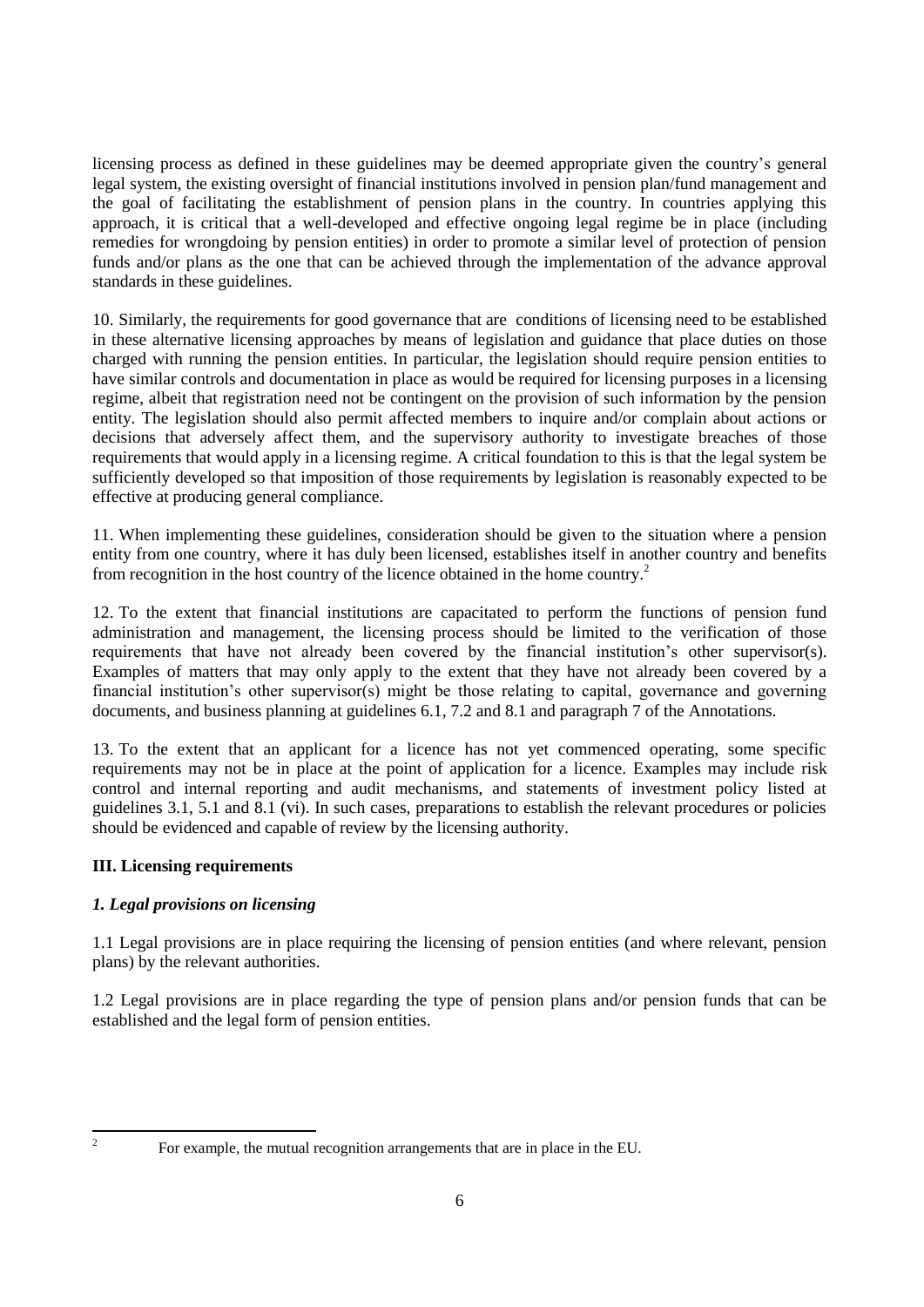## *2. Governing documents*

2.1 Pension plans or/and pension entities should have formal, written charters or documents describing the plan"s/entity"s objectives and the plan"s parameters (such as types of contributions and benefits), its governance structure and outsourcing or third party service provisions, and the rights of members and other beneficiaries.

## *3. Risk control, reporting and auditing mechanisms*

3.1 Pension entities should have adequate risk control mechanisms in place to address investment, operational and governance risks, as well as internal reporting and auditing mechanisms.

3.2 If they manage more than one pension plan or fund, pension entities should be required to maintain separate accounts and records for each of the pension funds, or where relevant, each of the pension plans that they manage*.*

## *4. Funding policy*

4.1 Pension entities that offer defined benefit (DB) and hybrid/mixed plans should have a funding policy that specifies the sources of funding, the actuarial method to be used, and the mechanisms for fulfilling legal funding requirements.

4.2 Where a pension entity manages assets for different pension funds or plans, separate funding policies and methods should be prepared for each pension fund or, where relevant, each pension plan*.*

## *5. Investment policy*

5.1 Pension entities should prepare a statement of investment policy.

5.2 Where a pension entity manages different pension plans or funds, separate statements of investment policy should be prepared for each pension fund or, where relevant, each pension plan*.* 

### *6. Capital requirements*

6.1 At least where directly exposed to financial and demographic risks, pension entities should be required to hold a minimum amount of free, uncommitted starting capital or otherwise have access to adequate financial resources. The amount should be dependent on the risks to be covered. The required minimum capital should not be used to cover set-up costs. In order to ensure the guarantee function of the minimum capital, legislation could require the setting aside of appropriate assets. In some jurisdictions, capital requirements may also be satisfied by the purchase of insurance providing the same level of protection to the plan members and plan beneficiaries.

## *7. Governance*

7.1 Pension entities should have a governing body that is ultimately responsible for the entity and a code of conduct for the members of its governing bodies and staff. The code of conduct may be laid out in specific legislation applying to pension entities.

7.2 Members of the governing bodies of the pension entity should be subject to fit and proper requirements.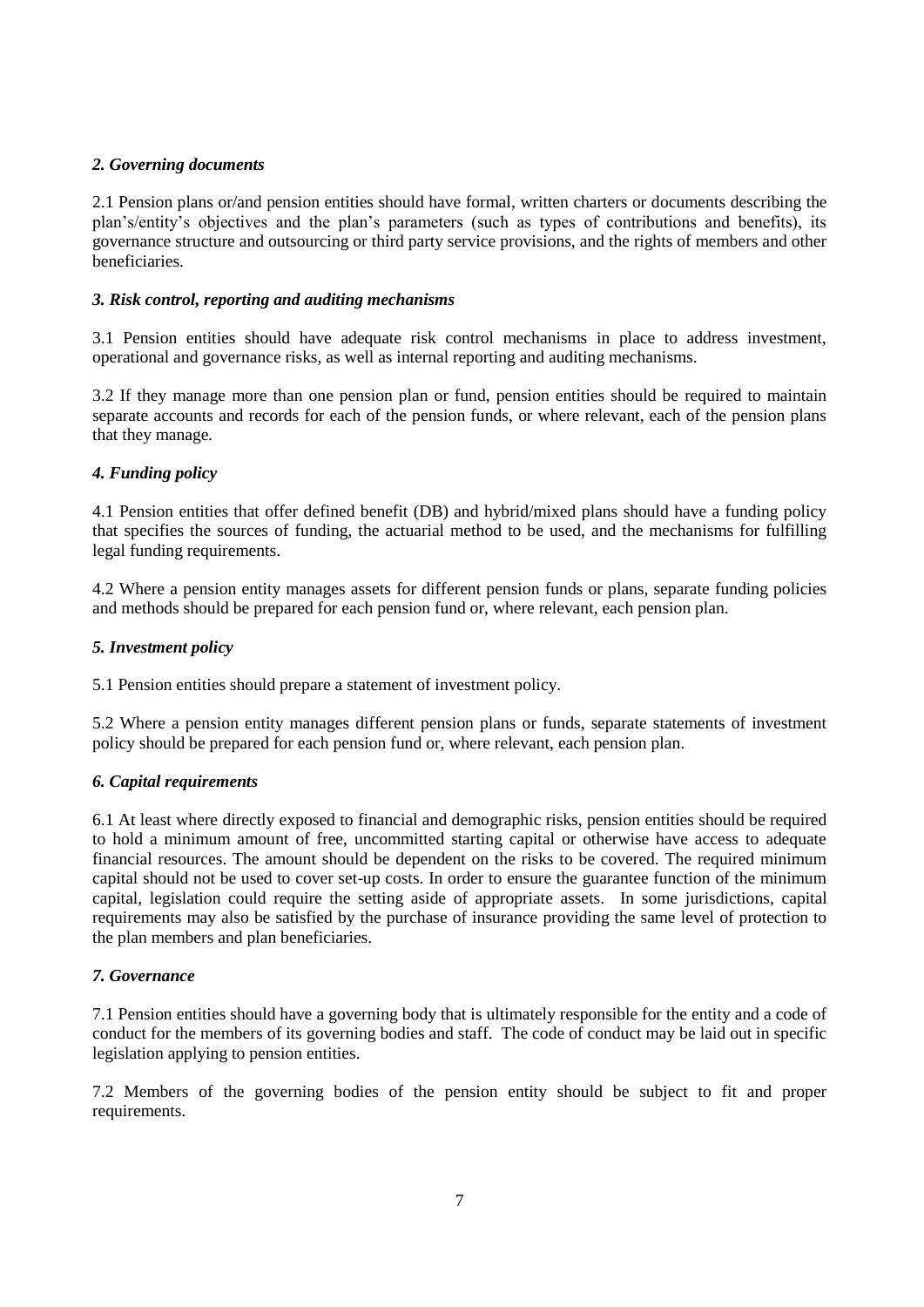7.3 Pension entities should be required to keep a functional separation between those staff responsible for investments and those responsible for settlement and bookkeeping.

### *8. Business plan*

8.1 Pension entities should create a business plan which should at least include (i) a list of the plans/funds that the pension entity will manage; (ii) the types of obligations that the pension entity proposes to incur (*e.g.* return or benefit guarantees), if any; (iii) the estimated setting-up costs and the financial means to be used for this purpose; (iv) the projected development of the fund/plan; (v) where relevant, the means for fulfilling any capital requirements; and (vi) details regarding the adequate risk control reporting and auditing mechanisms, and a sound investment policy that are in place or to be established at start-up*.*

#### *9. Licence withdrawal*

9.1 The legal provisions require the withdrawal of a licence from a pension entity in certain circumstances.

9.2 Legal provisions grant the pension entity whose licence has involuntarily been withdrawn the possibility to appeal the decision and have it reviewed.

### **IV. Powers and obligations of the licensing authority**

#### *10. Role of the licensing authority in supervisory matters*

10.1 The legal provisions should endorse the role of the licensing authority in the wider supervisory and regulatory system and, where there are separate licensing and supervisory authorities, allow for the supervisory authority to be consulted on each specific licence application.

### *11. Clarity of licensing application procedure*

11.1 The legal provisions should promote the clear setting out of the application process, including:

- information about the obligations of the licensing authority, for example the timeframe in which it must decide on an application*;*
- procedures for the licensing authority to seek further information from the applicant;
- $-$  the actions that the licensing authority will take to confirm the information received as part of the licence application;
- the requirement that the staff of the licensing authority observe the appropriate standards of confidentiality with regard to the information gathered as part of the licensing application process (with the exception of information which may have to be provided to other public authorities).

#### *12. Submission of documents*

12.1 The licensing authority should have the power to require the submission of the governing documents and other documents necessary for assessing the entity's compliance with the licensing requirements described in section III.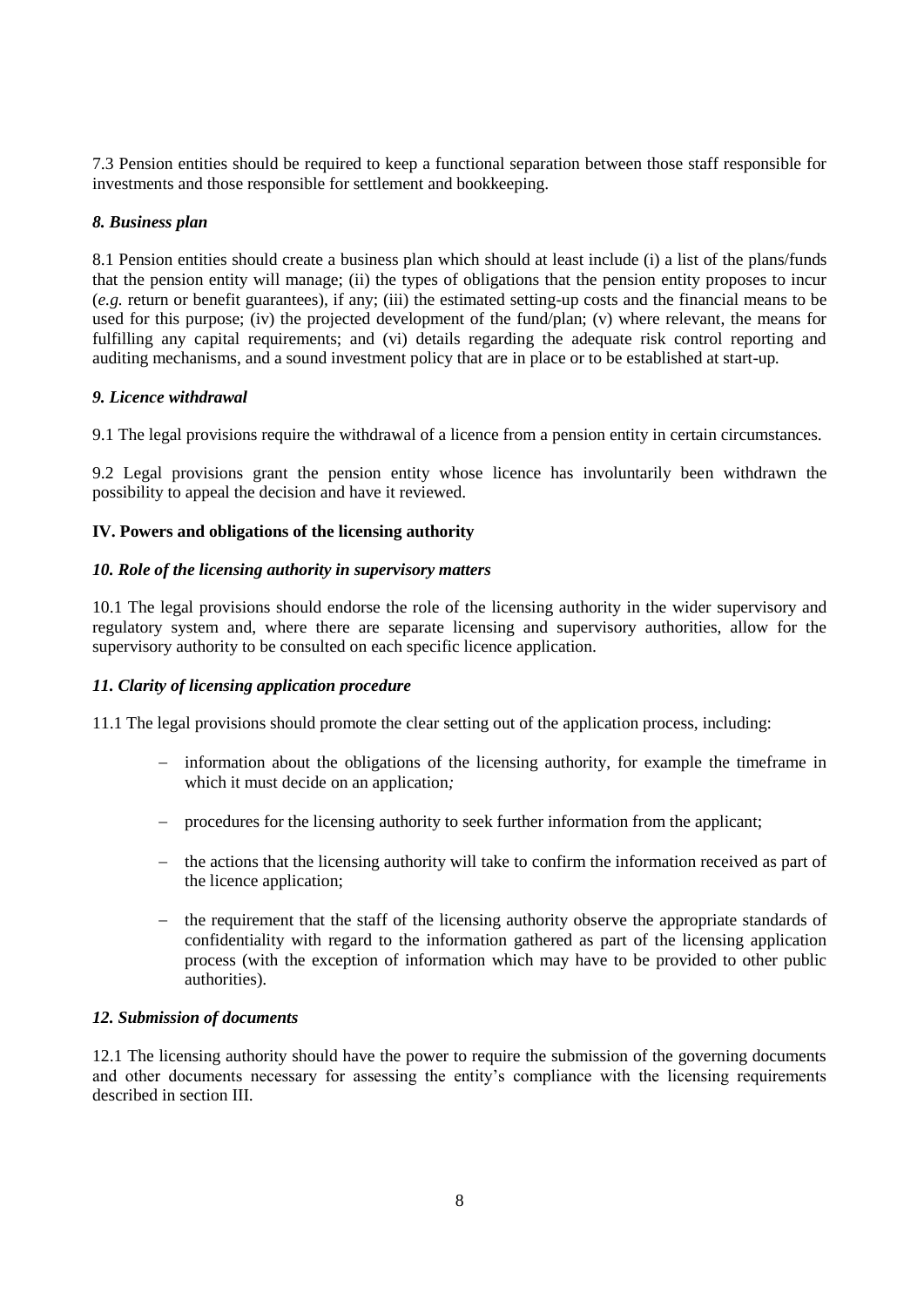## *13. Assessment of the licence application*

13.1 The licensing authority should have the power to:

- examine the proposed legal, managerial and ownership structures of the applicant and its wider group (if any):
- evaluate proposed directors and other members of the governing bodies as to their expertise and integrity, their skills and experience and their judicial records;
- review the proposed strategic and operating plans of the applicant, including:
	- determining that an appropriate system of corporate governance, risk management and internal controls and a code of conduct will be in place, and
	- considering whether the operational structure of the applicant reflects the scope and degree of sophistication of the proposed activities of the applicant;
- review the policies and procedures that the applicant has/intends to put in place to ensure ongoing compliance with its obligations under relevant legislation and the conditions of the licence and the risk management control framework established by the applicant.
- review financial projections for the applicant and assess its financial strength and other resources;
- where applicable, identify and determine the suitability of major shareholders, including the ultimate beneficial owners, and others that may exert significant influence on the applicant, as well as assess the transparency of the ownership structure and the sources of initial capital (if required).

13.2 The licensing authority should, under specific circumstances, have flexibility in applying legislative requirements so that the type, scale and complexity of an applicant"s activities may be taken into account in the assessment as to whether and how licensing criteria are met. The circumstances in which the licensing authority may apply legislative requirements flexibly must be clearly stated in legislation and protection against arbitrary action on the part of the licensing authority must be guaranteed.

13.3 The licensing authority may have the power to impose conditions on the licence of the applicant, and to subsequently vary or withdraw those conditions. The circumstances in which conditions can be imposed, withdrawn or modified must be clearly stated in legislation.

### *14. Guidance materials*

14.1 The licensing and/or supervisory authority/authorities may provide guidance to applicants regarding their expectations as to how they may meet licensing criteria, so that better internal systems (such as risk management systems) result for the applicant.

14.2 The licensing authority should provide appropriate guidance to officers carrying out the licensing assessment.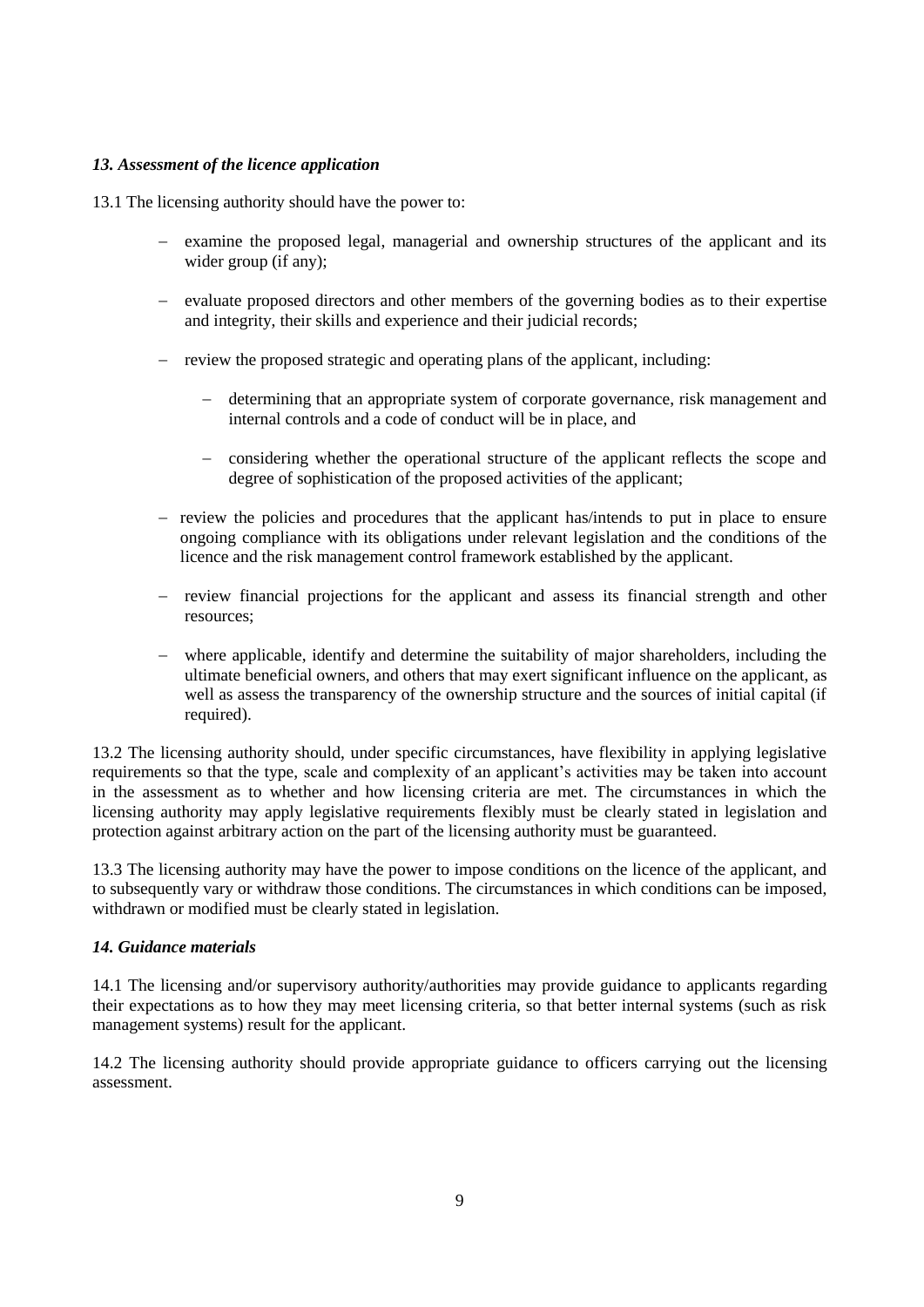### *15. Power to reject, modify or withdraw a licence*

15.1 The licensing authority should have the power to reject an application if the criteria are not fulfilled or if the information provided is inadequate, so that the assessment process supports the objectives of the licensing regime. Any rejection should include identification of the specific criteria on which the rejection is based.

15.2 The licensing authority should have the power to make adjustments to a licence already granted and to withdraw a licence when the conditions for the licence are no longer fulfilled. These powers must be clearly stated in legislation.

15.3 The licensing authority should have a review mechanism in place to examine the demands of entities whose licence has been modified or withdrawn.

15.4 Decisions of the licensing authority should be open to administrative and judicial appeal. Adequate protections to preclude arbitrary action on the part of the licensing authority should be in place.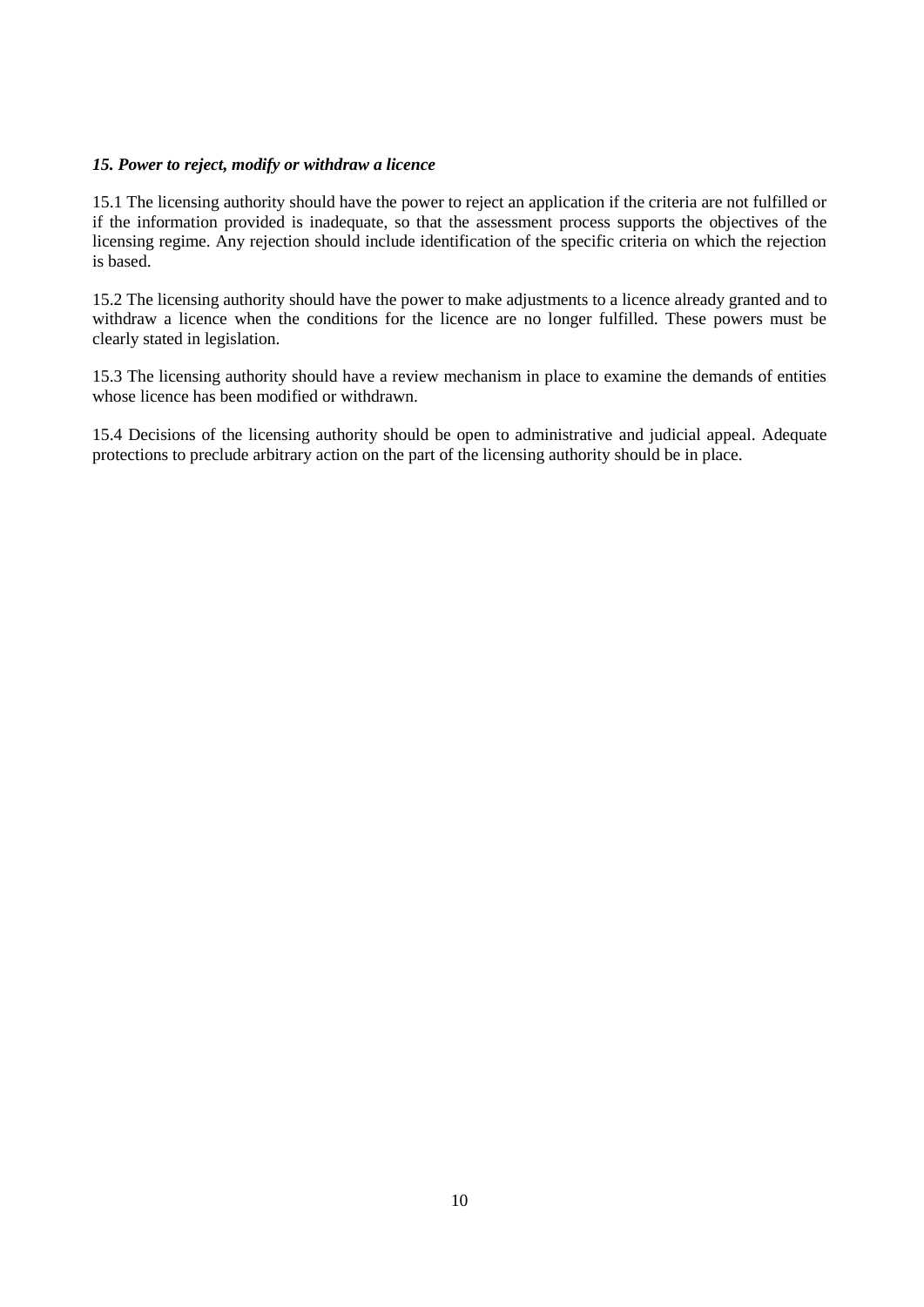## **ANNOTATIONS TO THE GUIDELINES ON THE LICENSING OF PENSION ENTITIES**

#### **III. Licensing requirements**

#### *1. Legal provisions on licensing*

1. In the interest of clarity, legal certainty and the objectives set out in the introduction to these guidelines, licensing rules are laid down in legislation. The legal provisions set out the framework for the licensing process and indicate the powers, procedures, duties and responsibilities of all parties involved. Legal provisions usually affect pension entities, but in some jurisdictions also apply to pension plans, especially where each plan is linked to a single pension entity.

2. Legal provisions indicate the type of pension plans or funds that can be established (for example defined benefit (DB), mixed, hybrid or defined contribution (DC) plans) and the legal form of pension entities (for example trustee, foundation, non-profit association, joint-stock corporation, limited liability company).

#### *2. Governing documents*

3. The pension entity"s or pension plan"s governing documents can be the charter, articles of incorporation, articles of association, trust deed, the entity"s statutes or the plan rules, depending on the relevant legal provisions and the legal form of the pension entity.

4. The objective of the pension entity and the pension plan is to be a secure source of retirement income*.*

5. The governing documents specify whether or not any return or benefit guarantees or promises are conditional on the performance of the fund or plan. Where there are unconditional promises, it is essential that the governing documents specify whether the sponsoring employer and/or the plan members may be required to increase their contributions in order to restore the financial balance of the fund or plan.

6. It is important that the governing documents also set out the (i) legal form of the pension entity, its capital structure and purpose; (ii) the contributions and benefits (iii) the vehicles to be used to ensure the legal separation of the pension plan/fund assets from the pension fund management company as well as the other plans and /or funds managed by it; (iv) the organisational structure; (v) the governance structure and the roles and responsibilities of the governing body or bodies; and (vi) any affiliation contracts through which the pension entity subjects itself to the management of another company.

### *3. Risk control, reporting and auditing mechanisms*

7. It is essential for adequate supervision, transparency and sound corporate conduct that arrangements for a periodic audit and reporting duties for the auditor, actuary (DB plans) and the governing bodies are in place.

8. Disclosure rules increase the transparency of the actions of the governing bodies, as does the establishment of organisational and administrative procedures. The reasons mentioned directly above also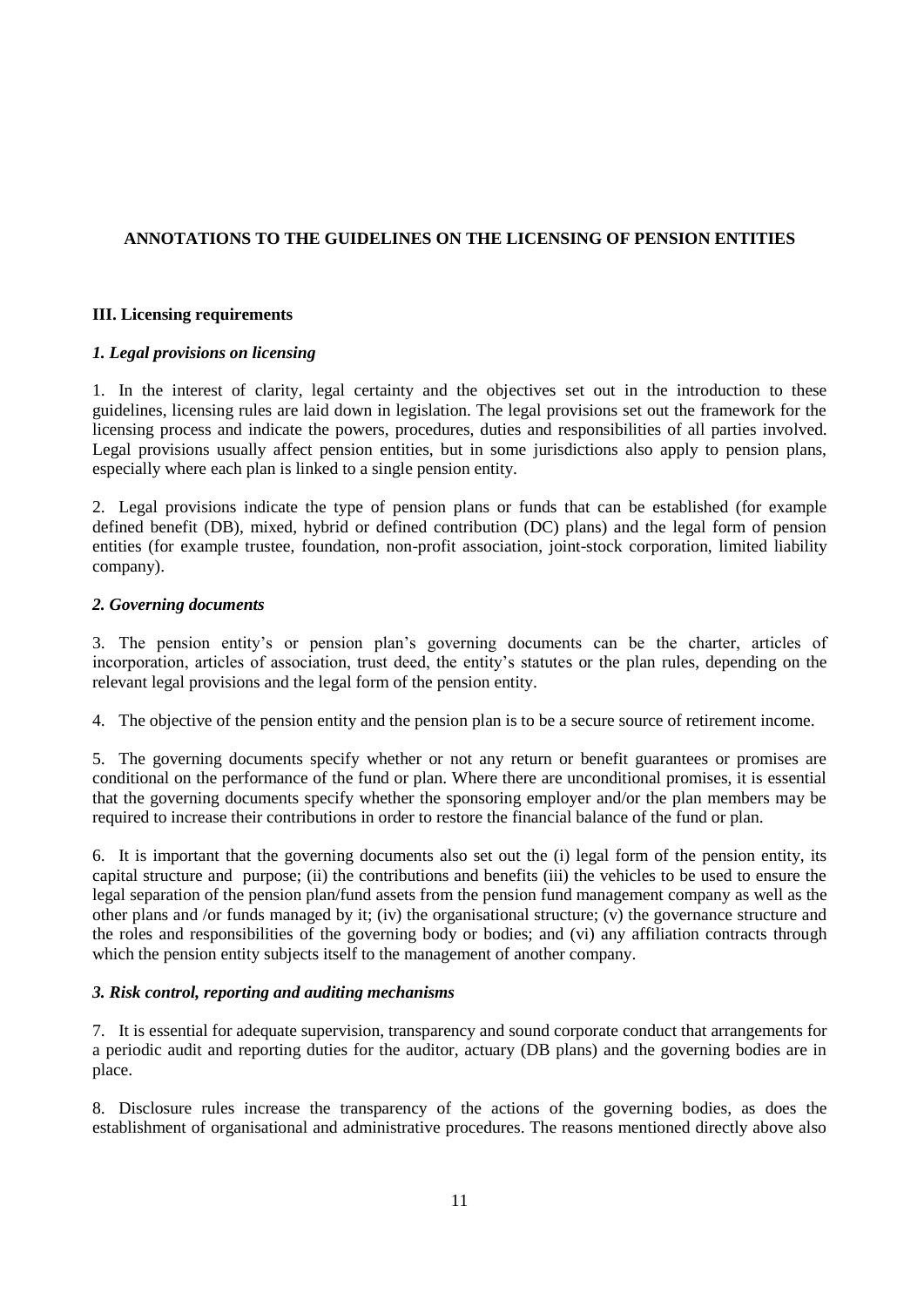make it desirable to have separate accounts for each pension fund, or where relevant, each pension plan managed by the pension entity.

9. Risk management procedures contribute to sound corporate practice and help to establish adequate risk measurement and management systems. These procedures include mechanisms to identify and address conflicts of interest and operational risks, such as those linked to technological failure. Specific tools are also required for the assessment and management of investment risks and other risks related to the pension fund or, where applicable, pension plan.

## *4. Funding policy*

10. The funding policy sets out in detail the strategy that the pension entity follows to comply with the required funding levels set by the regulator. In the case of DB plans and hybrid/mixed plans, the funding policy is based on approved actuarial methods and techniques.

11. In the interest of transparency, it is essential that there be identified funding policies and methods for each pension fund, or where relevant, each pension plan administered by the pension entity

## *5. Investment policy*

12. The investment policy establishes the financial objectives of the fund or the plan. It also sets out the investment principles, the strategic asset allocation, the performance and risk objectives, the process for selecting asset managers as well as the mechanisms for monitoring and reviewing performance and changing the asset allocation and asset managers.

13. Submission of the investment policy as part of the licence application permits the licensing authority to assess whether the investment policy is adequate and whether it is in line with the fund"s objectives and liabilities and the relevant legislative requirements, and facilitates effective post-licensing supervision of the pension entity"s investment activities. It is particularly important that the investment policy is consistent with the financial liabilities of the pension plan or fund.

### *6. Capital requirements*

14. In certain jurisdictions, the pension entity must have a minimum amount of basic capital in order to be licensed. Where this is the case, the minimum amount of starting capital that is required depends on the types of risks managed, the extent to which the pension entity bears any liability for any return/benefit guarantees or for mismanagement, and the size of the funds managed. In these jurisdictions, the licensing authority must receive proof that the capital requirements have been fulfilled (to the extent that this is not addressed by the financial institution"s other supervisor(s)).

### *7. Governance*

*15.* Pension entities are normally required to submit information setting out the pension entity"s governance structure, such as the names, CVs and contact details of the members of the governing body. This information may also include copies of professional certificates and a declaration confirming that they have not been convicted of a financial or property-related crime and that no criminal proceedings are pending against them. The requested information may be contained in any of the following documents, which the pension entity will usually be asked to submit:

• the entity's or, where relevant, the plan's charters or documents;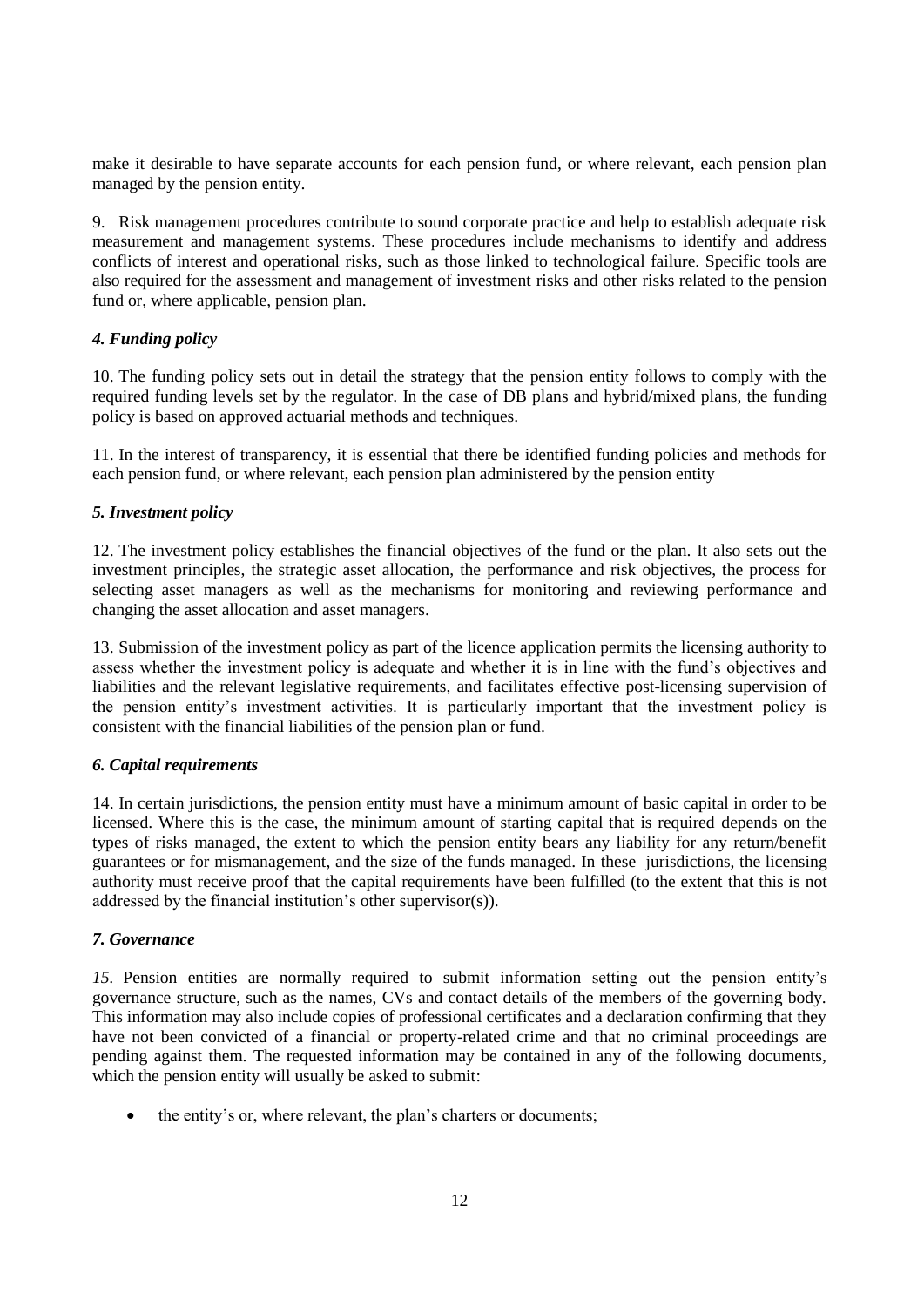- a code of conduct for the members of the governing body and other supporting staff that, among other issues, addresses conflicts of interest and prohibited appointments;
- any outsourcing (third party) service contract;
- information regarding risk management, internal reporting and auditing mechanisms.

16. For supervisory purposes and in the interest of transparency, the pension entity may also be required to submit one or more of the following: the contact details of the plan sponsor(s), the plan/fund actuary, the independent auditor and the custodian.

17. In some jurisdictions, corporate governance requirements may take the form of formal restrictions under which the manager of the pension plan or fund is prohibited from exercising its power over the plan or fund to direct investments towards related parties. More generally these requirements can be reflected in prohibitions against a person who is in any manner related to the pension entity from being involved in any transaction involving assets of the plan or fund.

18. A separation between the staff responsible for investments and those responsible for settlement and bookkeeping is desirable in order to avoid conflicts of interest, to enhance transparency and to protect the interests of the pension entity members and beneficiaries. This separation could be reflected in the pension entity"s organizational structure.

19. Where outsourcing arrangements are made clear during the licensing procedure, it will be clear to all parties involved who carries out what activity. Information on the outsourcing arrangements permits the authority to assess whether the applicant does not overstep the limits to outsourcing, does not breach its duty to monitor and oversee the external service providers and does not absolve itself of its responsibility for the outsourced activities.

### *8. Business plan*

20. The business plan describes the proposed activity of the pension entity in the first years after its establishment. The projected development of activities includes information on the contributions levels, assets under management, benefit payments, and operational expenses for each of the funds or plans that it will manage. Information on parameters such as the expected number of plan members, information about the target group (type of income group, type of occupation, etc.) and the projected pay-back period of setup costs could also be included in the documents regarding the projected development of the plan/fund.

### *9. Licence withdrawal*

21. It is in the interest of legal certainty that the law sets out the circumstances under which a licence can be or is considered withdrawn. This is, for example, the case in any of the following situations: (i) whenever the entity no longer meets the licensing requirements; (ii) whenever it seriously infringes the law; (iii) when the pension entity expressly renounces the licence; (iv) if the pension entity does not make use of the licence within a certain period of time; (v) when the pension entity ceases to operate; or (vi) when the licence was obtained by providing false or incorrect information. In jurisdictions where a licence can be withdrawn if the pension fund does not make use of the licence within a certain period, the law must clearly indicate that period.

22. Justice requires that statutory redress mechanisms be available to those pension entities whose licence has involuntarily been withdrawn.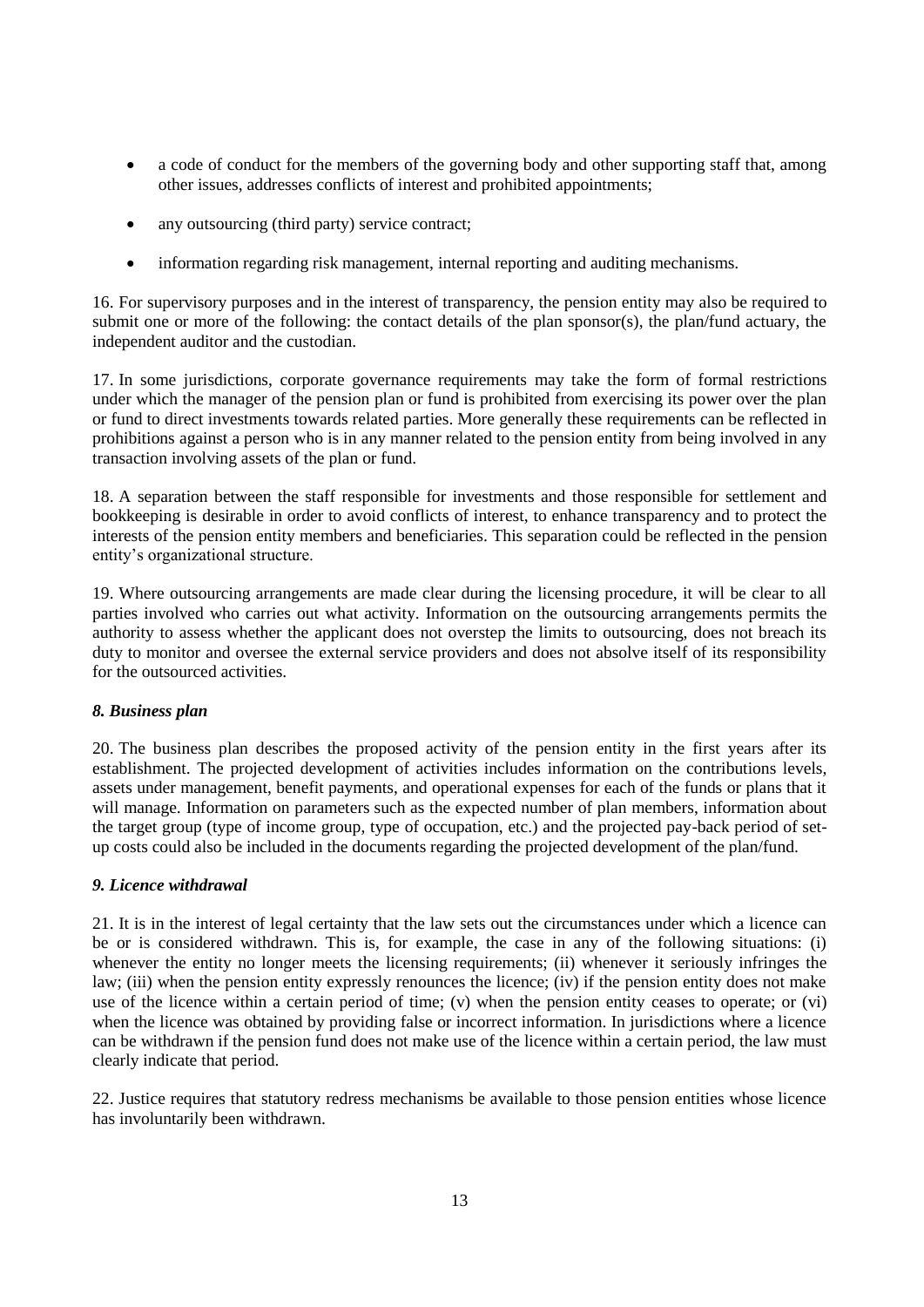### **IV. Powers and obligations of the licensing authority**

#### *10. Role of the licensing authority in supervisory matters*

23. This guideline underlines the importance of the link between the licensing of pension entities and their continuous supervision, as both are essential to achieving the objectives set out in the introduction to these guidelines. In most cases, the licensing authority and the supervisor are one and the same entity, and consistency between the licensing requirements and the rules and aims of continuous supervision is thus ensured. Where there are two or more separate entities, however, consultation of the supervisor on licence applications contributes to consistency between licensing practices and continuous supervision.

### *11. Clarity of licensing application procedure*

24. In the interest of legal certainty for applicants and licensing authorities, and in order to ensure an expedient licensing procedure, it is important that the law clearly sets out the different steps in the licensing procedure and the powers of the licensing authority. These powers could include a review of the documents and on-site inspection either before or after licensing. Equally, the duties and responsibilities of the licensing authority and the applicant must be described.

25. The steps of the application process that should be clearly described include, first of all, the information and documents which the licensing authority requests from the applicant. Other steps that should be set out are whether and when the licensing authority can request additional information or request rectification of deficient applications and the time-limit within which the applicant should comply with such requests. It is also important for the applicant to know what types of decisions the licensing authority can take, which documents will be reviewed, whether on-site inspection will take place, whether and to what extent the licensing authority can carry out checks with other public authorities for the purpose of the licence application. Finally, the applicant must be aware how the decision of the licensing authority will be notified and understand the process for appealing the decision if the applicant feels aggrieved by it.

#### *12. Submission of documents*

26. In order for the authority to assess whether the pension entity meets the licensing requirements and in order to facilitate on-going supervision, the pension entity may be asked to submit written information on the requirements set out in section III. This information includes the governing documents, documents proving that the pension entity meets the capital requirements (if any), the governance structure, risk control mechanisms and reporting and auditing mechanisms. Auditing mechanisms, if not required in the before obtaining approval to operate, must be developed afterwards. Other material to be submitted includes documents setting out the funding policy, the investment policy, capital requirements (if any) and the business plan.

#### *13. Assessment of the licence application*

27. As the scope of licensing assessments varies, it is important that the licensing authority has the power to assess various aspects of the pension entity. Those powers should be clearly set out in legislation. The intensity of the licence assessment may vary according to the size and complexity of the pension entity"s operations and the scope of any such powers should not only be clearly delineated in relevant legislation, but any such power should be required to be exercised treating all parties the same way and consistent with the rule of law, and which thus not only follow processes which are transparent, but also follow substantive practices which are pre-established and transparent. The practices in the previous sentence also apply to the annotations to guideline IV.15 ("Power to reject, modify or withdraw a licence").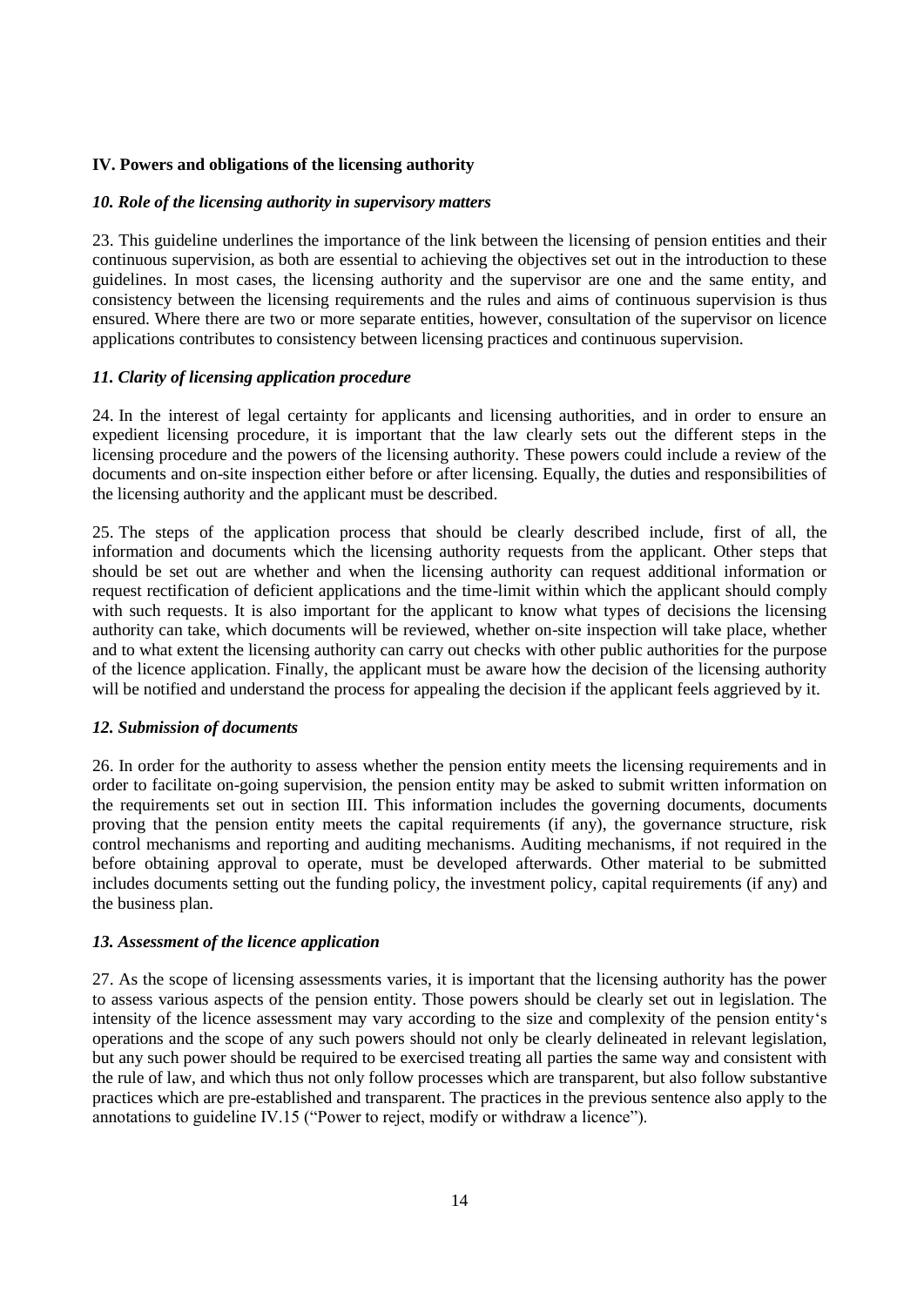28. The licensing authority may need to assess the expertise and integrity of the pension entity"s directors and senior management by means of a fit and proper test, including the potential for conflicts of interest, assessing the skills and experience in relevant financial operations commensurate with the intended activities of the applicant, and seeking confirmation that there is no record of relevant criminal activities or adverse regulatory judgments that make a person unfit to uphold important positions in the applicant pension entity.

29. The licensing authority may, where applicable, need to assess the suitability of the pension entity"s shareholders in similar fashion to the way it assesses the pension entity"s directors and senior management.

30. The licensing authority will normally also have the power to carry out an assessment of the financial strength of the applicant (including whether any mandatory capital requirements are met), the adequacy of the funding policy and actuarial techniques and methods, its operation structure and governance, to support the proposed strategic plan.

31. The assessment may also involve an examination of mechanisms related to the prevention and detection of criminal activities by anyone within the pension entity, as well as mechanisms related to the oversight of proposed outsourced functions.

32. In jurisdictions where the licensing entity may impose conditions on the licence of the applicant, the powers and limitations to impose these conditions must be clearly set out in legislation in order to ensure transparency, fairness and legal certainty in licensing procedures. Conditions can be imposed, modified or withdrawn either following a request by the licensee or unilaterally by the licensing authority (if necessary in conjunction with the supervisory authority where there is a separate supervisor).

#### *14. Guidance materials*

33. The licensing application process in many countries involves the submission and analysis of complex information. It is therefore beneficial to make guidance materials available to both the licence assessors working for the licensing authority and to the applicants. They reduce the amount of time that is required to assess a licence application and facilitate the assessors' tasks. Useful guidance materials for assessors are checklists and manuals, or a set of procedures for off-site or on-site inspections.

34. Equally, the licensing process can be made easier for the applicant if there are guidance materials available to applicants. Useful materials would include a checklist of all requirements that the applicant has to meet, application forms and explanation guides accompanying the application forms, as well as explanations on how applicants will satisfy the licensing criteria.

#### *15. Power to reject, modify or withdraw a licence*

35. A licensing system is only effective if the licensing authority has the power to reject the licence application when the applicant does not satisfy the licensing requirements. It is important that the licensing authority does not have unchecked discretion when making the decision, but be required to rely on whether the legislative requirements have been fulfilled. The power to reject licence applications needs to be exercised pursuant to transparent practices, which are disclosed in advance to the entity seeking licensing. Transparency is also required in the rejection decision and practices need to be consistent with the rule of law. The scope of discretion that may be exercised by the licensing authority should be precluded or limited to the extent possible.

36. In order to ensure a transparent and fair process, it is also essential that the licensing authority informs the applicant of the precise reasons that led to the decision to reject the licence application.